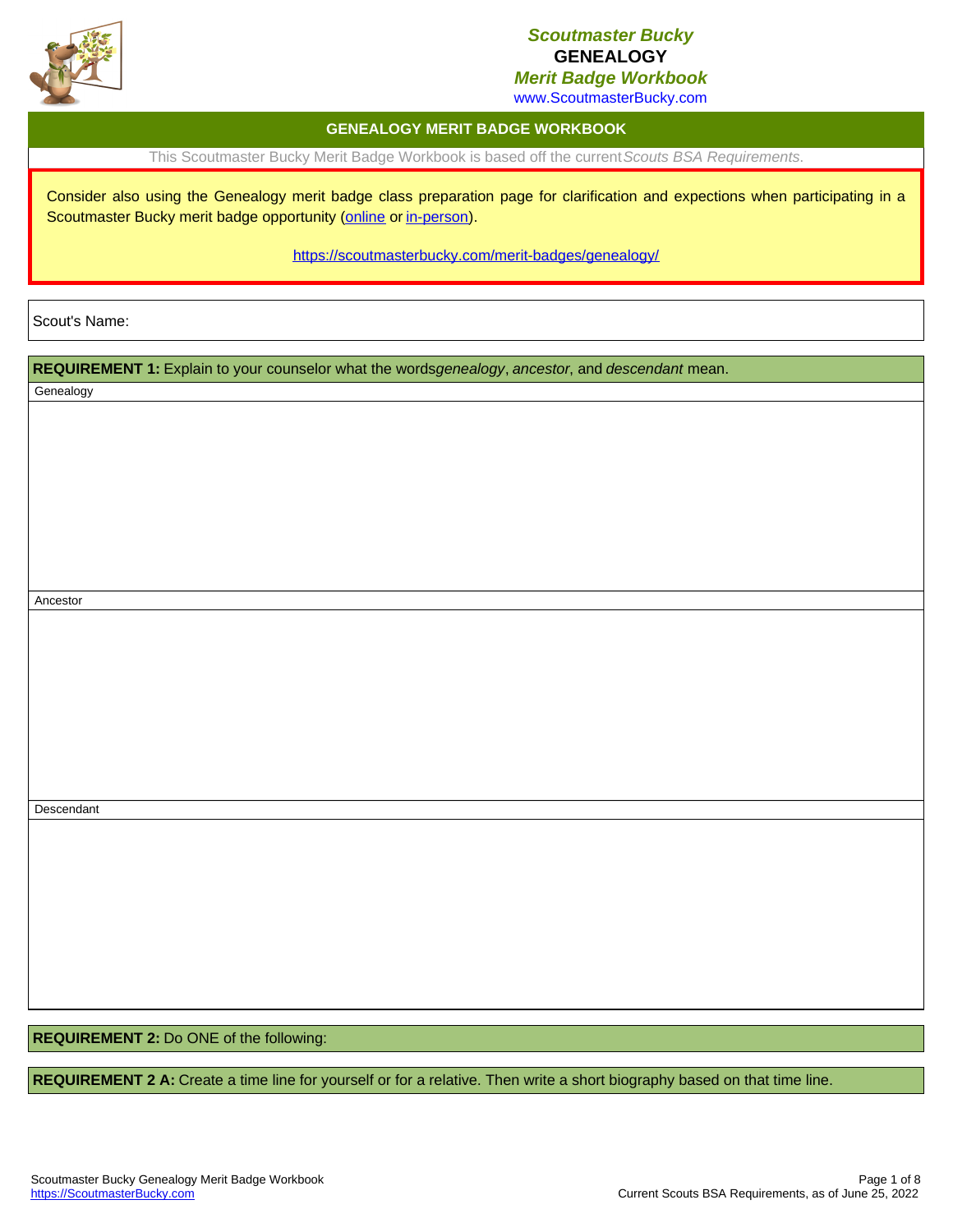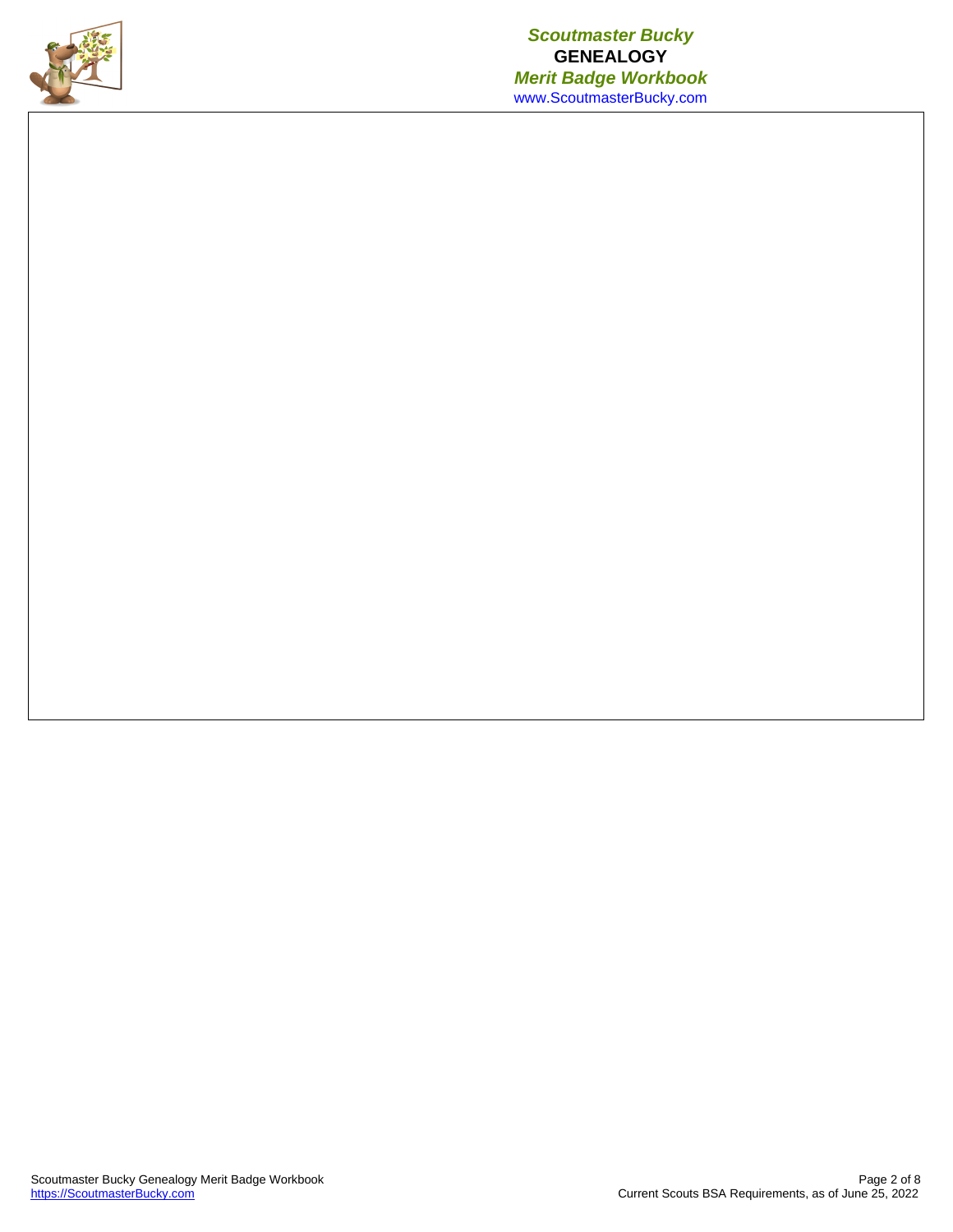

**REQUIREMENT 2 B:** Keep a journal for six weeks. You must write in it at least once a week.

Completed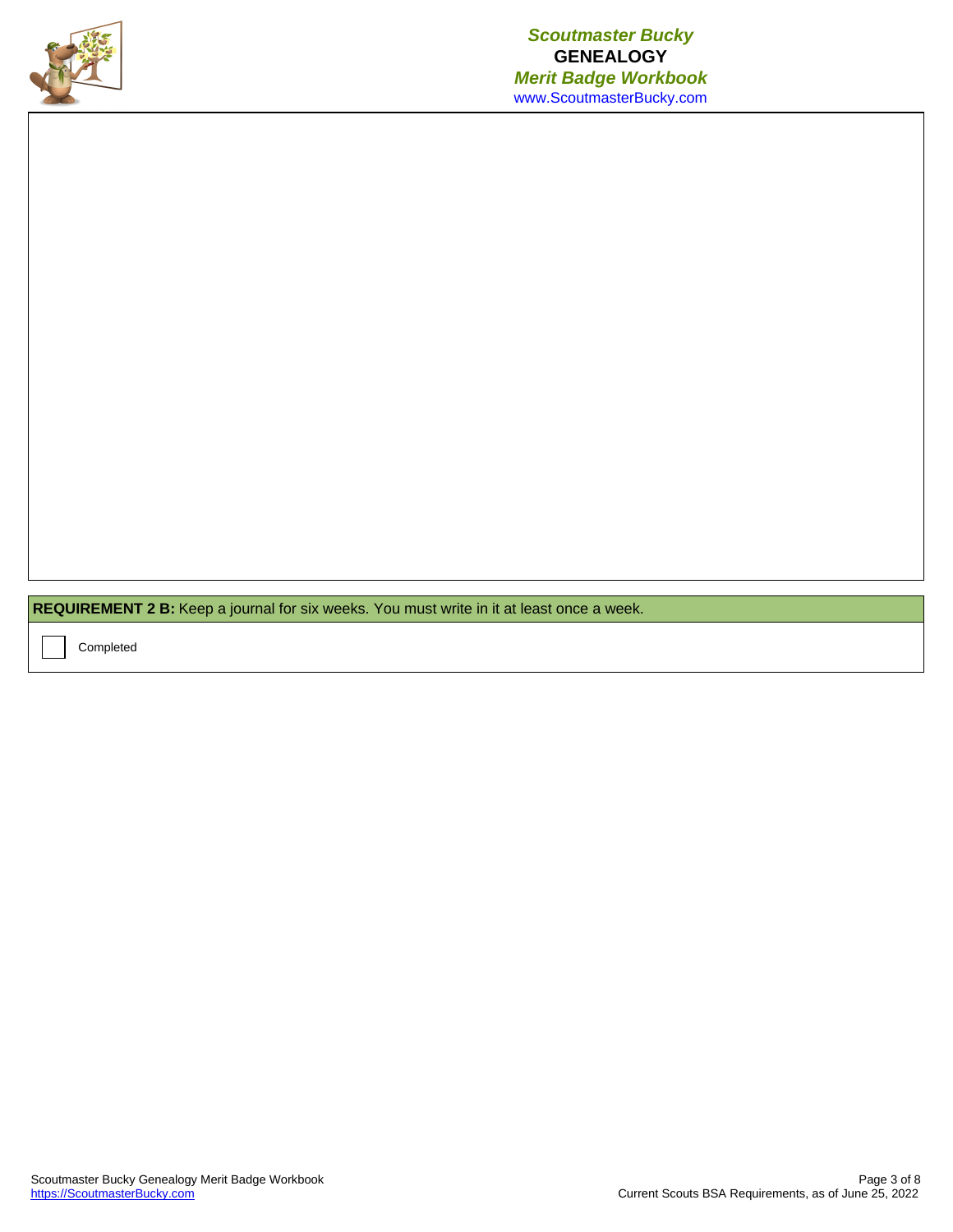

## *Scoutmaster Bucky* **GENEALOGY** *Merit Badge Workbook*

www.ScoutmasterBucky.com

**REQUIREMENT 3:** With your parent's help, choose a relative or a family acquaintance you can interview in person, by telephone, or by email or letter. Record the information you collect so you do not forget it.

**REQUIREMENT 4:** Do the following: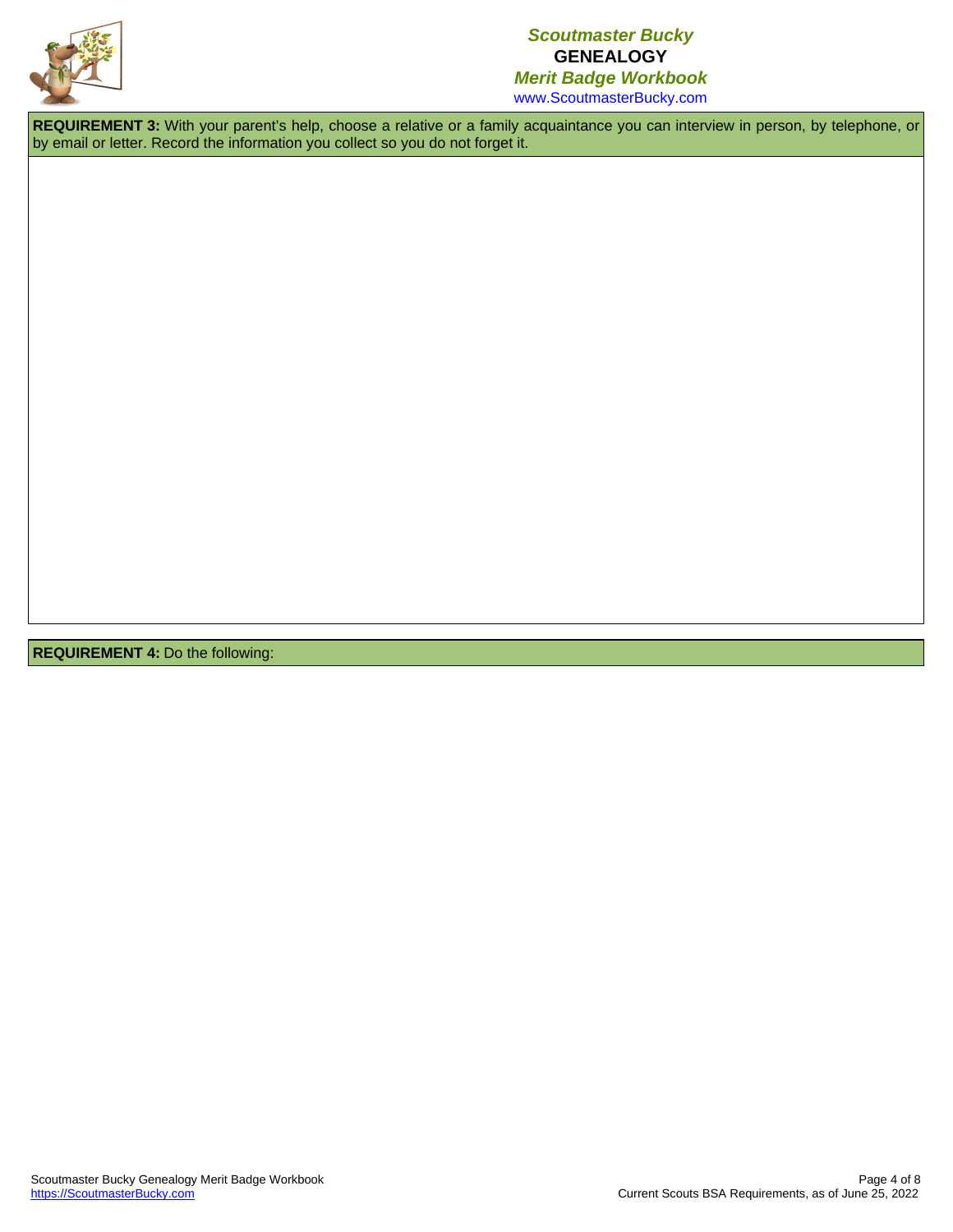

### *Scoutmaster Bucky* **GENEALOGY** *Merit Badge Workbook*

www.ScoutmasterBucky.com

REQUIREMENT 4 A: Name three types of genealogical resources and explain how these resources can help you chart your family tree.

**REQUIREMENT 4 B:** Obtain at least one genealogical document that supports an event that is or can be recorded on your pedigree chart or family group record. The document could be found at home or at a government office, religious organization, archive, or library.

Completed

**REQUIREMENT 4 C:** Tell how you would evaluate the genealogical information you found for requirement 4b.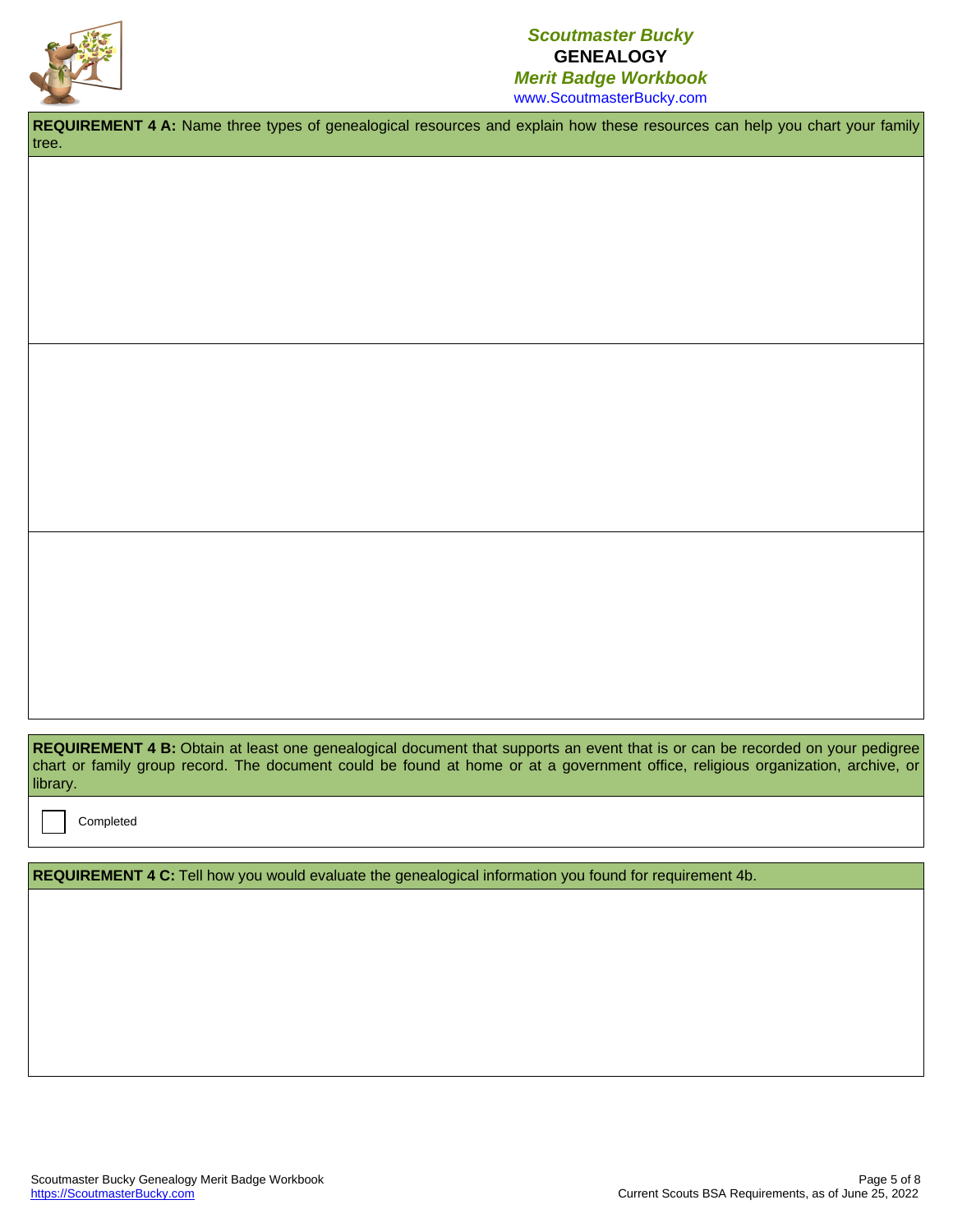

**REQUIREMENT 5:** Contact ONE of the following individuals or institutions. Ask what genealogical services, records, or activities this individual or institution provides, and report the results:

a. A genealogical or lineage society

b. A professional genealogist (someone who gets paid for doing genealogical research)

c. A surname organization, such as your family's organization

d. A genealogical educational facility or institution

e. A genealogical record repository of any type (courthouse, genealogical library, state or national archive, state library, etc.)

**REQUIREMENT 6:** Begin your family tree by listing yourself and include at least two additional generations. You may complete this requirement by using the chart provided in this pamphlet or the genealogy software program of your choice.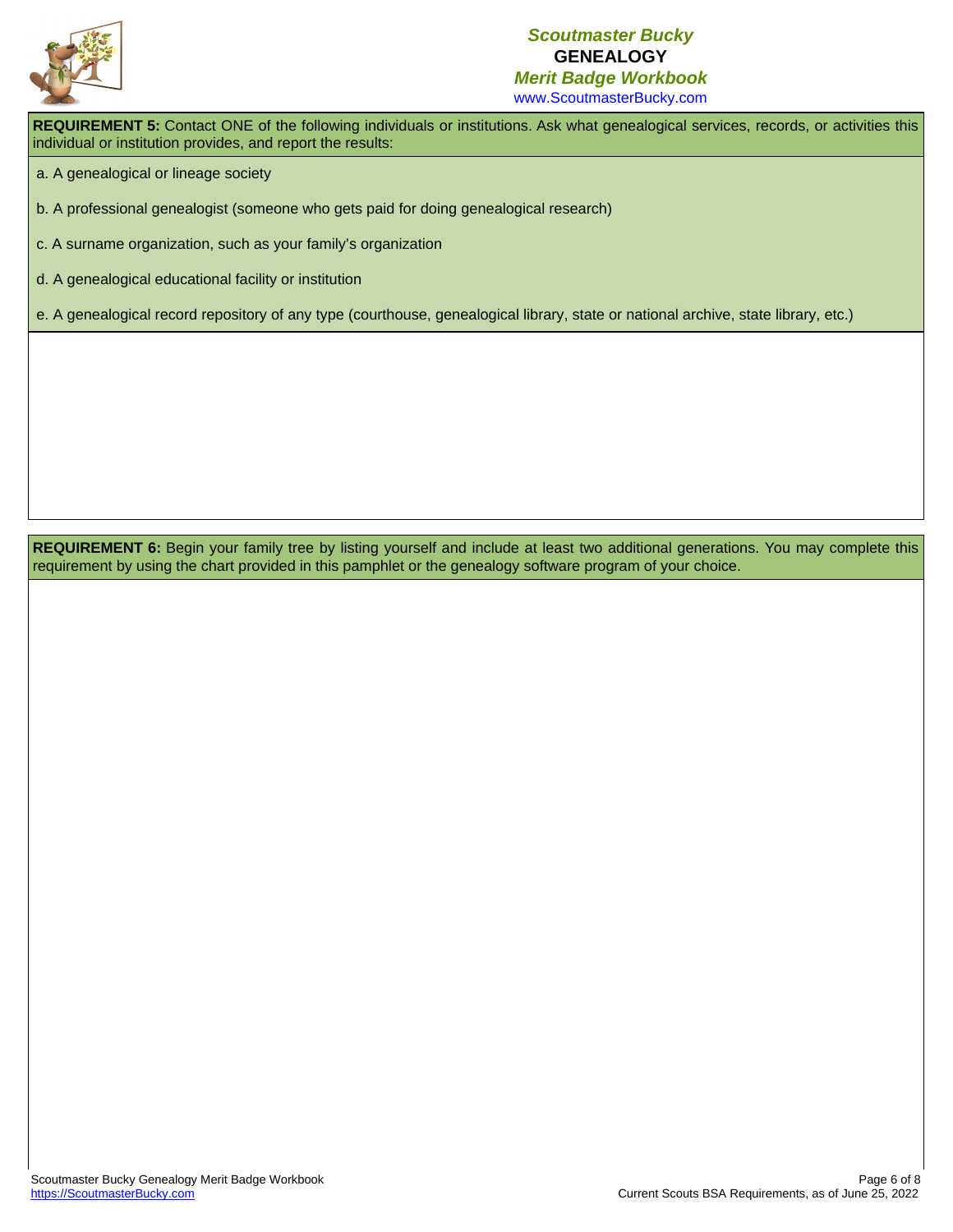

*Scoutmaster Bucky* **GENEALOGY** *Merit Badge Workbook* www.ScoutmasterBucky.com

REQUIREMENT 7: Complete a family group record form, listing yourself and your brothers and sisters as the children. On another family group record form, show one of your parents and his or her brothers and sisters as the children. This requirement may be completed using the chart provided or the genealogy software program of your choice. Family group form for yourself Family group form for a parent

#### **REQUIREMENT 8:** Do the following: